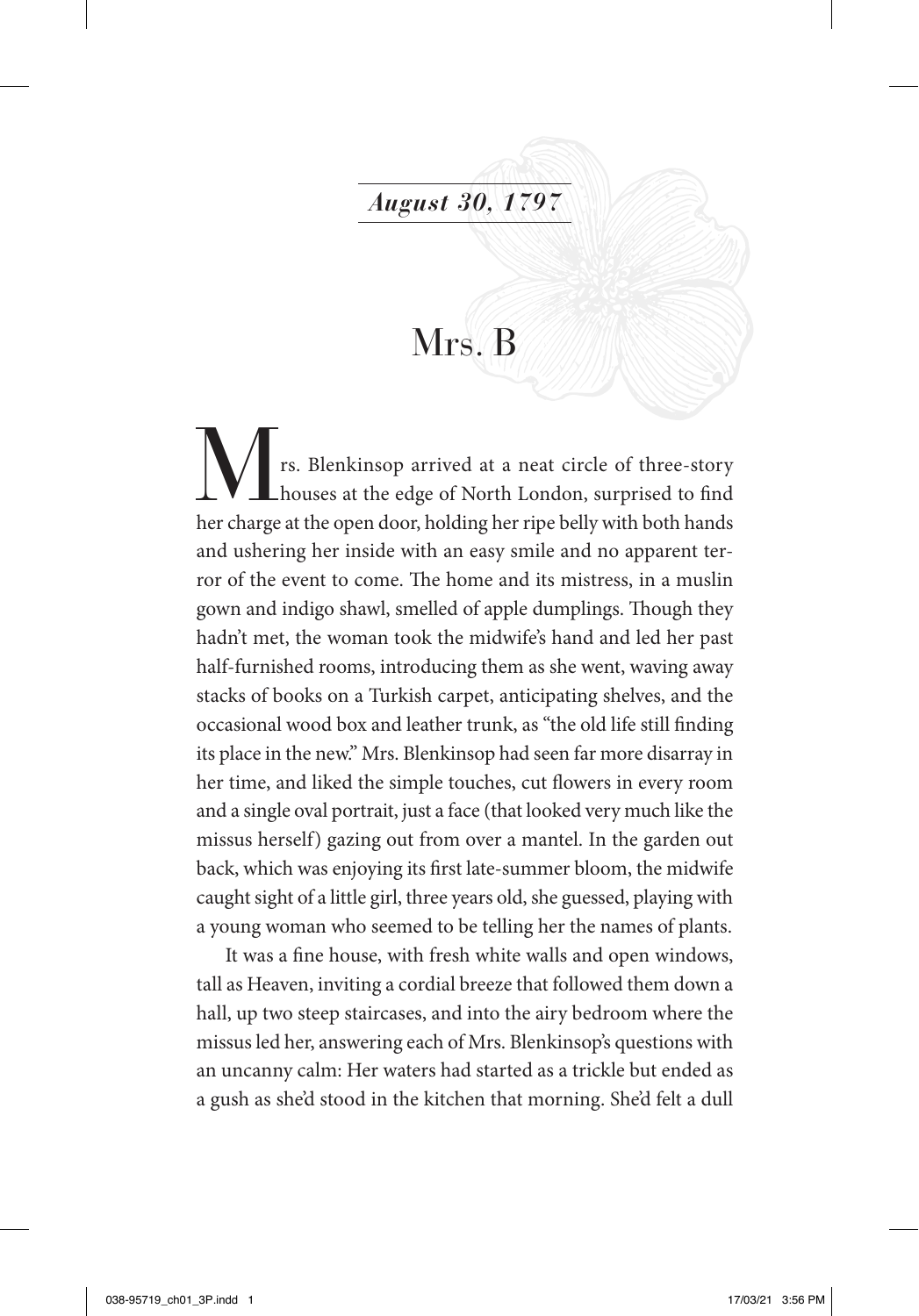ache and scattered pains, with no sensible pattern, but she wasn't unwell, and remembered eating, only two hours before, a small breakfast, which she hoped was enough nourishment to sustain her for the labor to come.

"I don't imagine there'll be much for you to do, Mrs. Blenkinsop, but sit by and wait for Nature to do what your art cannot."

"No objection by me." The midwife put her old bag and bottle of gin on the floor.

"I can't abide the lying-in. I was up next day with Fanny."

"Sweet girl in the garden just now?"

"Yes, with our dear Marguerite. Both too sweet for the world, I'm afraid. But Fanny wasn't shy coming into it."

The midwife took off her brown cape and folded it over a chair. "Well, I've never seen two births the same. Not in all my time. But we'll hope for the best."

"I told Mr. Godwin I'd be down for dinner tomorrow afternoon."

"Let's have a look, then," said the midwife, eager to attend to the business at hand. "D'you mind if I take off my cap?"

"Of course, Mrs. Blenkinsop. We don't stand on ceremony here."

"'Mrs. B' ought to do fine," she said, taking some almond oil from her bag and rubbing her hands clean with it. "Shortens things up."

"Mrs. B, then."

A servant appeared with a pressed apron for the midwife, which she wrapped around her own dumpling of a stomach and tied at the back. She removed the woman's slippers, squeezing the arch of each foot before lifting her legs onto the bed, then laid her palms on the great taut womb, and closed her eyes as a way of gathering all her senses to feel the child inside. Satisfied that the baby had fallen down proper and headfirst, she sat on the edge of the bed to raise the missus's knees to a slight bend, rolled her gown to the crest of them, pulled off her underthings, and lightly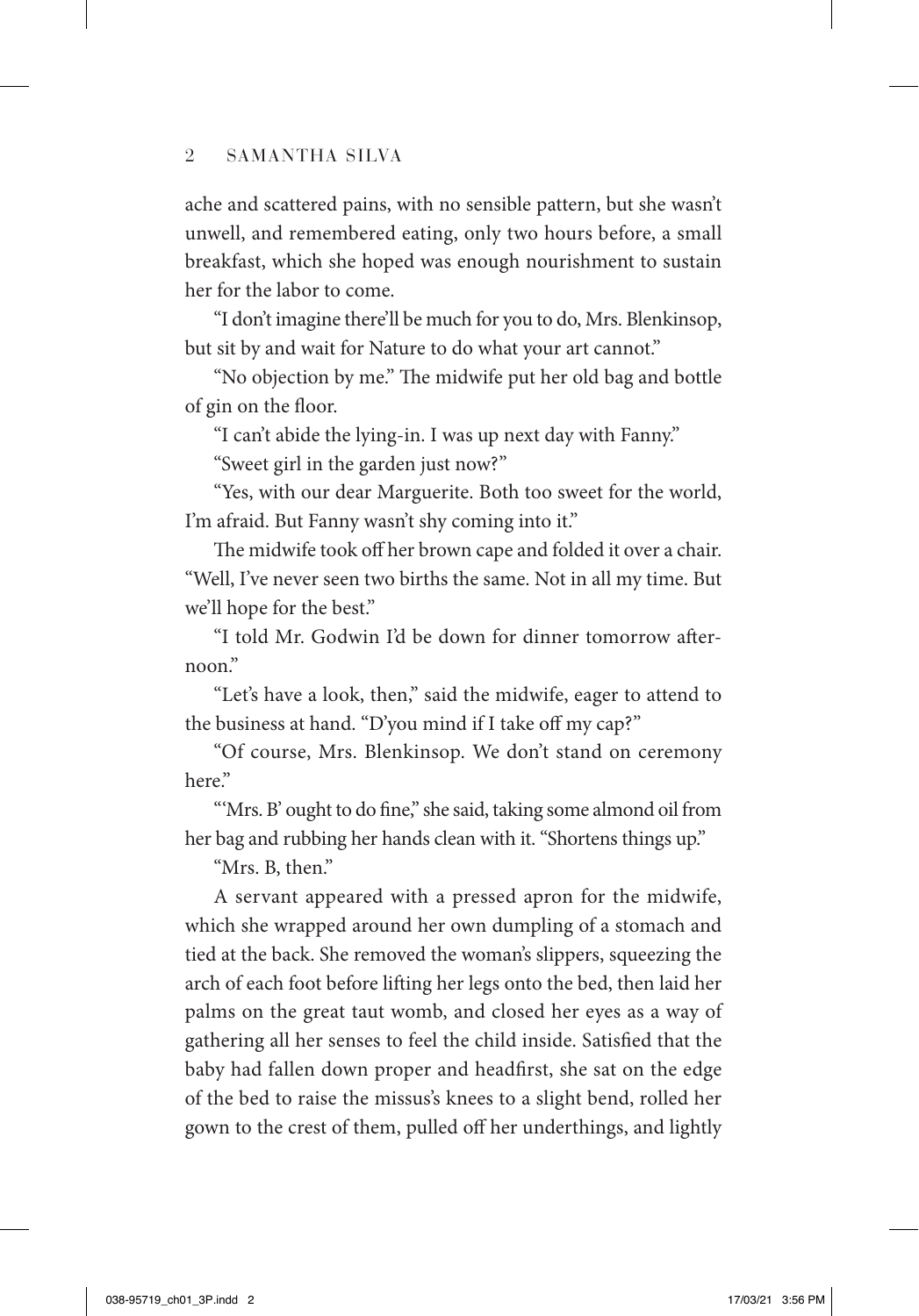pressed her legs apart. They had the give of a woman who'd done this before.

As the midwife inquired into her case—dilated only one finger's worth across—the pregnant woman exhaled a slow breath and talked to the ceiling.

"I told Mr. Godwin over breakfast I had no doubt of seeing the animal today, but that I must wait for you to guess the hour. I think he was somewhat alarmed at the prospect of it all, but relieved when I sent him away. Though I promised I'd send word throughout the day."

"Then it'll just be the two of us, for now." The midwife wiped her hands on her apron. The custom of gathering a gaggle of female relatives and friends, as far as she was concerned, did nothing to serve the cause, or the patient. None of them, in her experience, could agree on a best course going forward or backward: Was it oystershell powder for weak digestion, or crushed chamomile flowers? Cayenne pepper or laudanum for morning sickness? A "cooling" or a "heating" diet throughout? (Mrs. B had seen too many women living like a horse on grassy food and water.) If a woman's pains weren't strong enough, her attendants promoted large quantities of strong liquors, and if very strong, even more. The only thing worse, in her mind, was the calling of a doctor, who was always quick with the forceps and short on patience with a woman in pain.

"We ought to have a good long time together, looks as if," said Mrs. B, rolling the woman's gown back over her calves.

"Are you sure?"

"We must have a little patience."

"Those were my mother's words to me as she was dying."

"Tis true, comin' or goin'." The midwife gave her a quick pat on the bodice of her dress. "Let's get you out of this into something easier."

The woman signaled toward a wardrobe, where Mrs. B found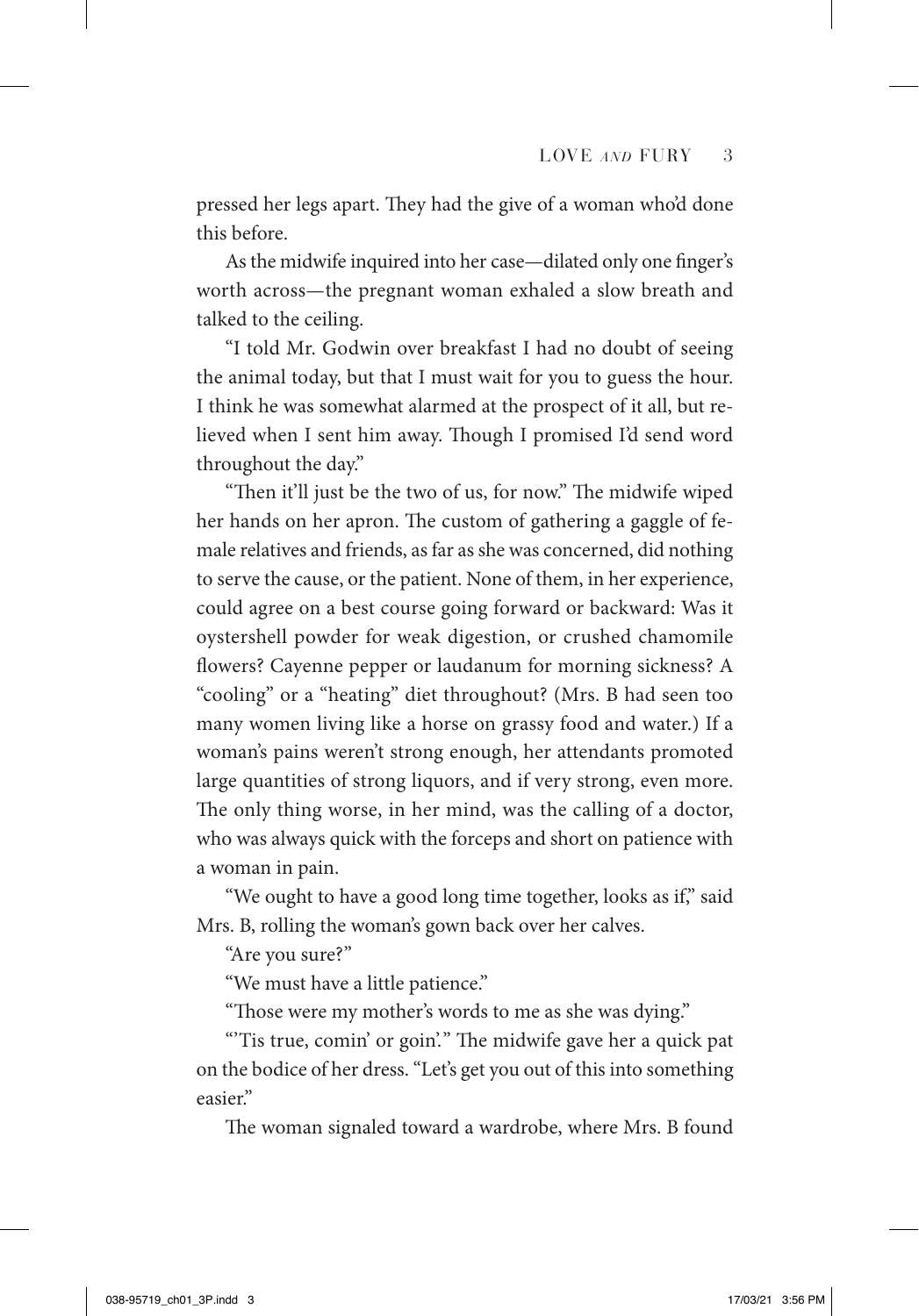a clean, pressed chemise, not a single heavy bedgown in sight, typical for lying-in but much too warm. She was of the view that nothing should be added to dress or bedclothes that the patient wasn't accustomed to in perfect health. When she turned back, the woman was on her feet, arms surrendered to the ceiling, at ease in her body. Her hair was all soft chestnut curls, brown eyes to match, her figure like a bulging flower vase.

"Not to worry," said the midwife, undoing the gown at the back and coiling it up over her belly, head, and arms. "Everything's in a fair way. You'll meet her soon enough."

In seconds the new garment replaced the old.

*"Her?"*

"Mmm."

"But we were expecting 'Master William.' We've been expecting him from the first."

All the bending and up-and-down had Mrs. B blotchy in the face. She stopped to blow a few strands of hair away, and saw the surprise on her patient's face.

"Everyone does. Expect a boy. But you're fleshy all over, not just out front. Feet nice and warm. Skin smooth as a plum." The midwife put her hands on her hips to squint at the woman's eyes. "Pupils closed up and small." She put her nose in the air and took a satisfied sniff. "But it's that smell of apple dumplings gives her away. You've a yen for sweets. That means a girl. Who'll take her time with you, upon my word."

Mrs. B bent over for her bag. She set the gin and satchel on a near table, and began unpacking.

"Another girl," said the woman almost under her breath, "in this world."

Something in the cadence of her voice made Mrs. B turn to take her in. The missus had stepped back into her slippers and redraped her shawl. She was very still, hands circling her swollen belly, staring down through the thin white linen with a wistful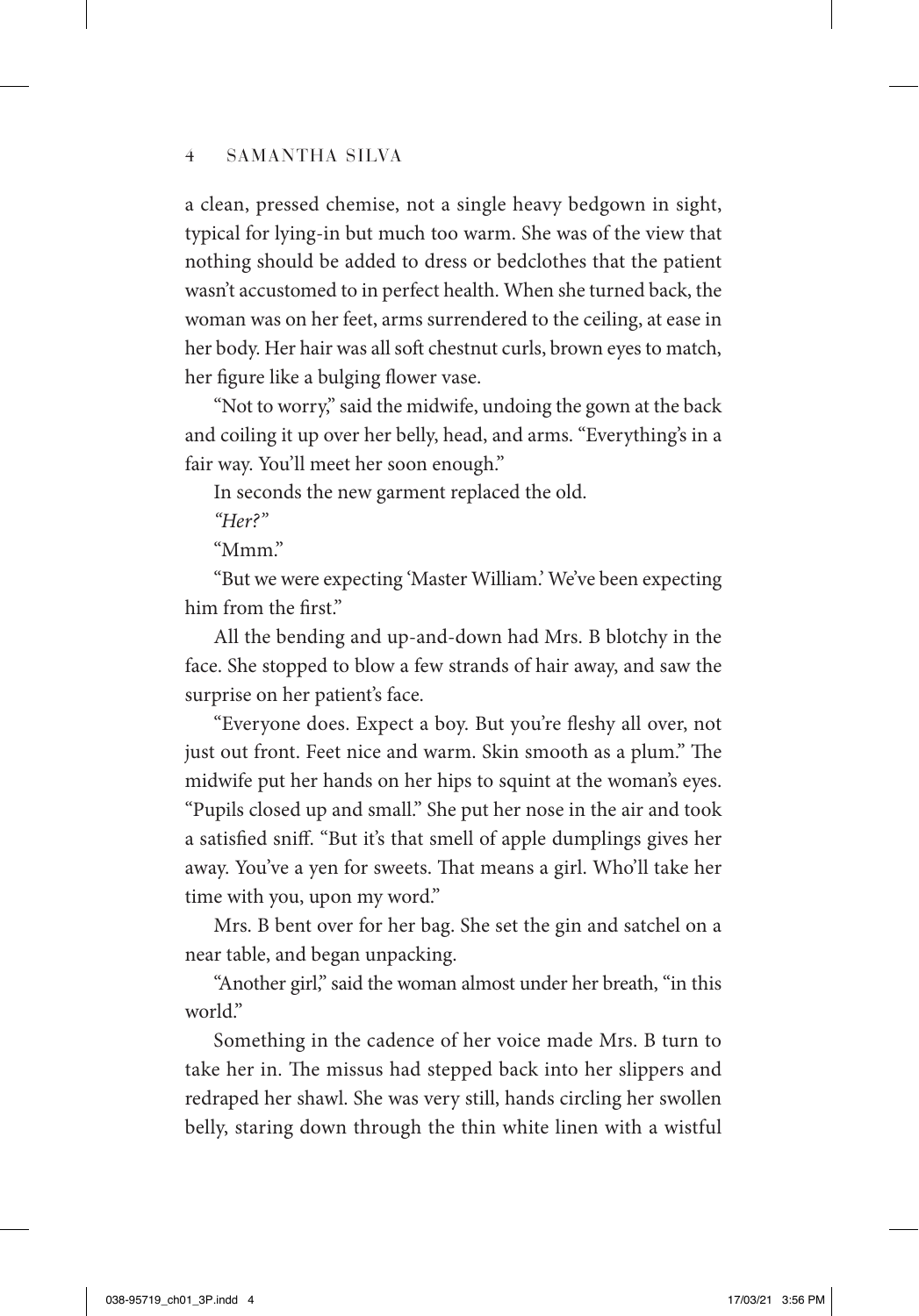smile on her lips, as if saying hello and good-bye all at once. She'd looked so unafraid of everything until then: an older woman, late thirties maybe, experienced, with the way of the world about her. The midwife thought most women made far too much of the difficulties and inconveniences of childbearing, that it was a natural condition—not a disease at all—and ought to be treated as such. The woman in front of her now seemed not like them at all. No, she seemed the sort to look the task in the face, let Nature take charge, but help it along where she could, a short country walk, she guessed, gentle ride in a carriage, walk up and down the stairs, or busy herself in the early going with the distraction of dumplings, the spiced scent of a groaning cake. But standing there, some softness bled through the woman's strength.

"Shall I call you Mrs. G, then?" asked the midwife. "Just to shorten things up, same for both of us?"

"Mrs. G?"

"Or Mrs. Godwin, if you like."

"Mrs. Godwin? Who the devil is that?" the woman said with a bright laugh.

Mrs. B looked at her, confused.

"I'm sorry. It's only that I don't think of myself that way. 'Mrs. Godwin.' Though it's been four months already."

Mrs. B made the count of months in her head. She was a Christian woman but didn't judge. "Well, then, new married. Congratulations, I guess, are in order."

"Except that it goes against everything I believe."

"What's that?"

"Marrying at all."

Mrs. B was accustomed to women in her state saying things they might otherwise not, especially as the pains came closer together—sometimes things they would later regret, causing them to swear her to silence. She had heard secrets and gossip, pleas and gibberish, screaming, moaning, crying and curses, but never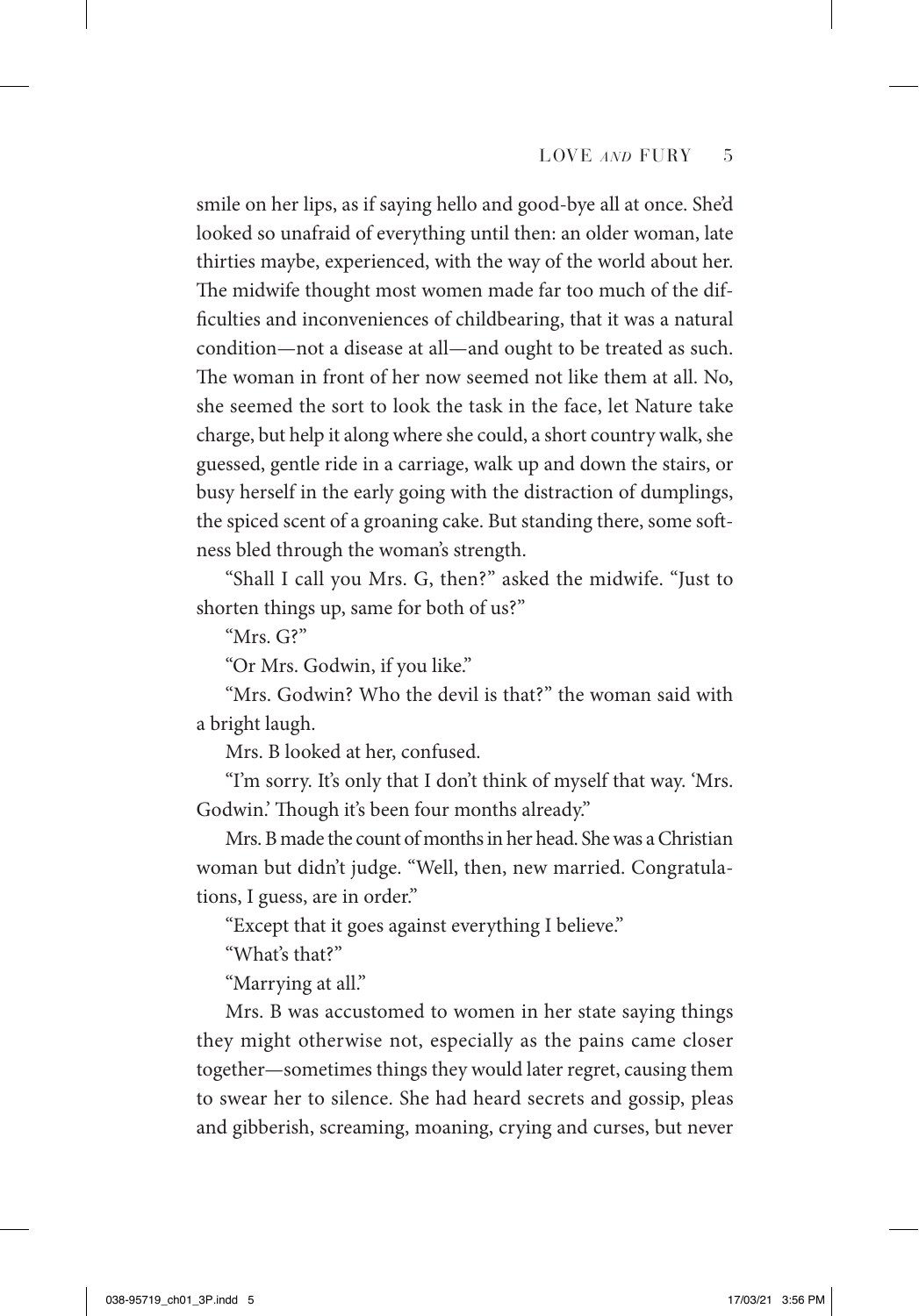a declaration so clearheaded as this. Mrs. Godwin seemed to be staring at her, almost daring her to disapprove. But Mrs. B only smiled, in a way that didn't show her teeth.

"Well, we've a bit of a wait on our hands," she said, setting out the last of her tincture jars. "What shall we do with it?"

"I asked Mr. Godwin to send me a newspaper, a novel, any book—some amusement to while the hours away."

"Maybe tell her your story, why don't you?" said the midwife, nodding toward the missus's womb. "Just for her."

"Why do you think she's taking her time?"

"Ooh, the darkness can be a comfort, I s'pose," said Mrs. B. "It's the darkness binds you to her, and her to you. S'where we all begin, don't we?"

When the missus didn't answer, Mrs. B turned to see a shadow sweep across her face as she gazed outside, pulling her shawl close around. Mrs. B took her as chilled, and stepped toward the open window.

"Let me close that for you."

" $N_0$ "

Startled by the sharp edge in her voice, Mrs. B let go the tall panes, and felt her own fleshy shoulders drop. She was tired, there was no way around it, eleven days straight, the thrumming chaos of the Westminster Lying-In Hospital, and now this, before a day of rest. Rhythm, routine, as long as was possible, she thought. She could bear up one more time, she told herself, letting the soft breeze dry the water pooling heavy at the back of her eyes. She wouldn't say a word, never would. It wasn't her place. She was tired, that's all.

"I like the feel of it on my face," the missus said, Mrs. B supposed by way of apology. "I cannot abide still air. I can't breathe."

"Open's fine, till you tell me different." Mrs. B set her shoulders and returned to the table. She poured a dram of gin from the bottle.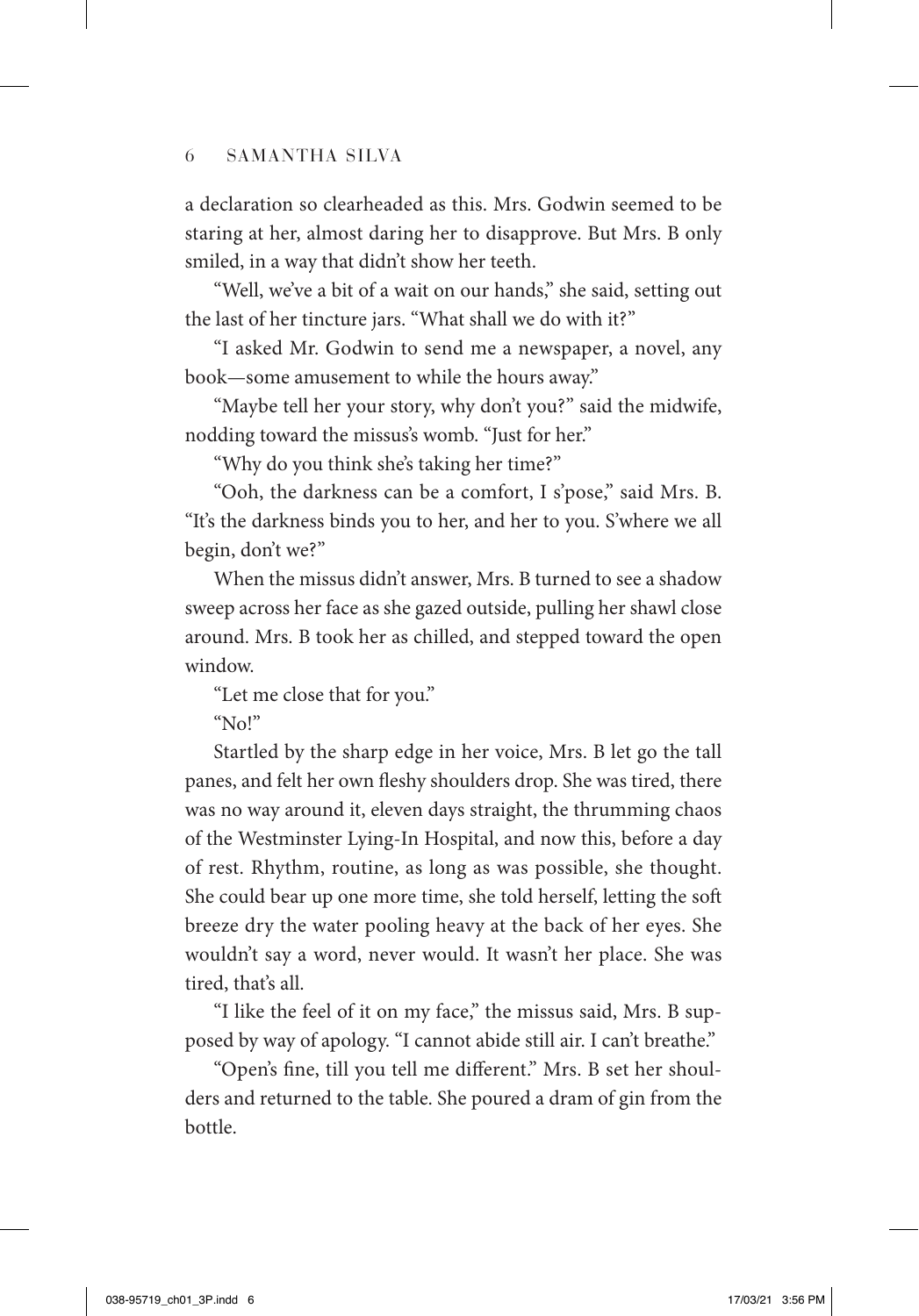"You think she can hear me?" asked the woman.

"Oh yes. Same as the *whoosh-whoosh* of your heart. Has done, all along. Why, you and her've known each other a good long while already." She held out the small glass, an offering. "And with God's blessing, you'll have a good long time to come."

The pregnant woman took the glass, held it high, and swirled it, watching the gin catch the light.

"And you think I can talk her into the world?"

"Well, there's no talking her out of it."

The woman's eyes smiled. She tipped her head back to drink down the gin in one swallow, closing her eyes for the burn of it down the throat, which seemed to fortify her. She put the glass in Mrs. B's hand, cupping her own slender fingers around the midwife's.

"Call me Mary," she said, as if restored. "I am Mary Wollstonecraft."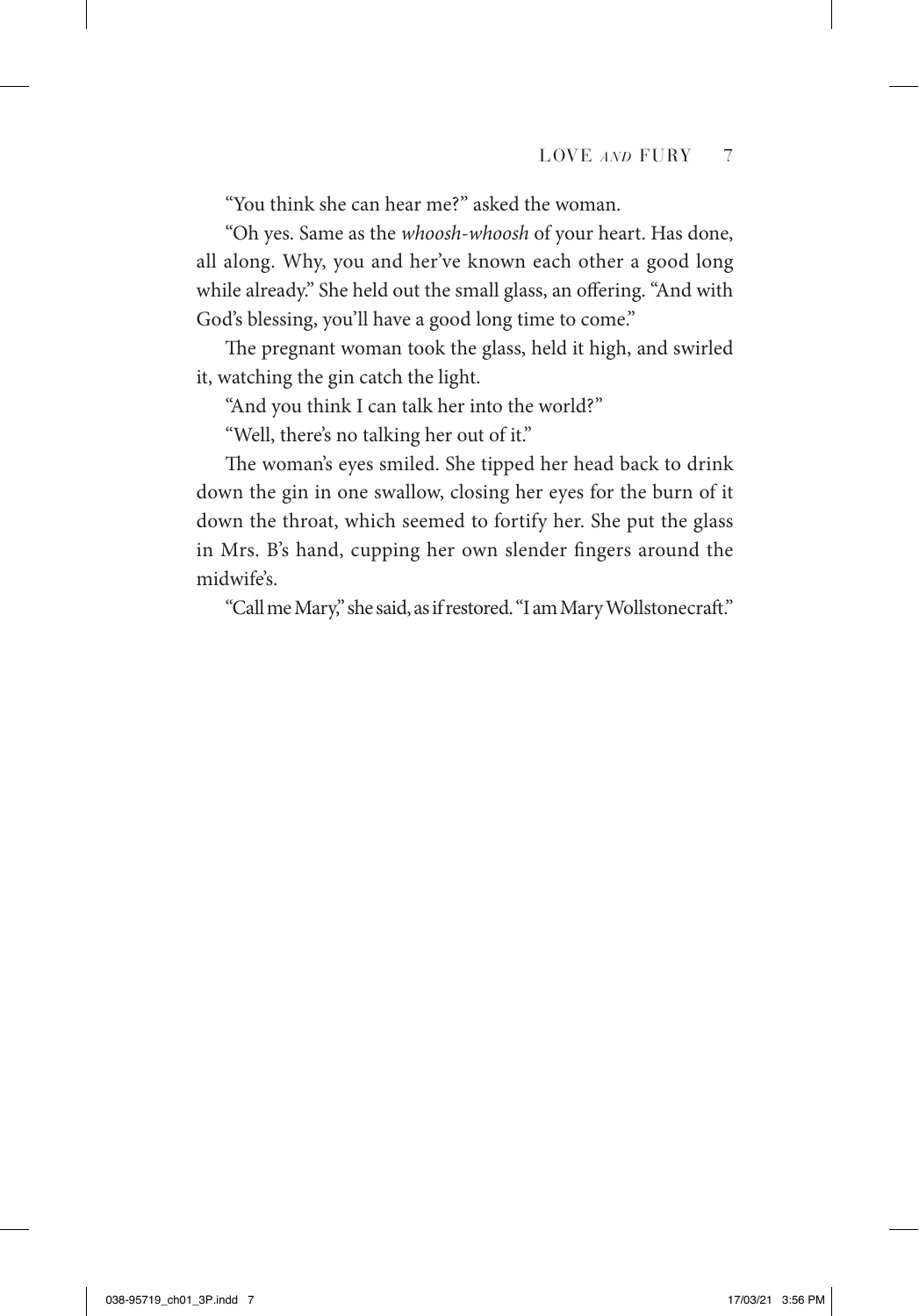# Mary W

A*nother girl. In this world.* Like so many passages, it begins with water. Not the wide gray water of chopping seas, not pulling tides or rocky shores, not harbors. This water pools on the floorboards beneath me, clear liquid, splashing like an ephemeral fall from my own body, sputtering news of your imminent arrival. Mrs. Blenkinsop trundles across the circle in my direction, it must be her: good round face and ruddy cheeks, summer cloak flapping behind, clutching a leather bag and glass bottle to her ample chest. Her white ruffle cap's fallen down, showing her woolly hair (holding more to red than gray) swirling in a great bun, illuminated by the tender sun of the late summer morning. When she opens her mouth to speak, I see that her teeth are crooked and yellow, and that she resists smiling because of it. But her eyes are insensibly kind—a primordial mud-green, like a flashing creek after a storm, with twigs and leaves, sediment and rain all mixed together, flecks of light dancing on its rippling surface. Detritus, and all that is necessary for life.

Which is enough to set us on our long, strange journey together.

At the start she warns me that I won't be relieved of my load anytime soon, though she assures me I'll be safely delivered, head foremost, and all is as it ought to be. Some part of me believes in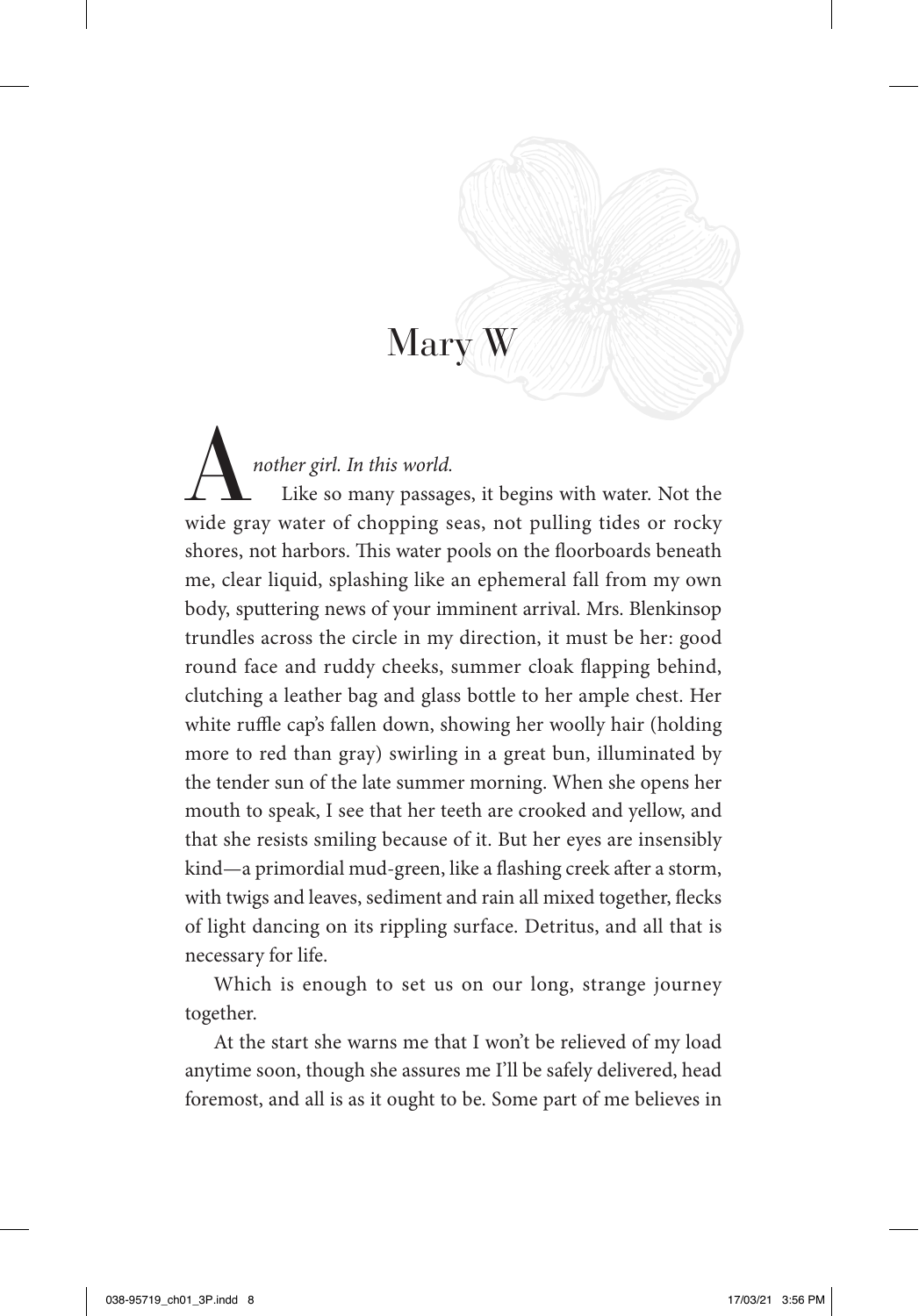this seasoned midwife so thoroughly that when she announces your sex (with no fanfare at all) I am won to it like a trumpet call—réveillez-vous! "Awake!" she says to me, to the daughter who stirs within. In an instant you spring from my imagination, entire. Never mind those who espouse the art of getting pretty girl babies, who would've had me gaze on cherry lips and lily-whites throughout my pregnancy, sitting quietly doing needlepoint, taking care not to think thoughts at all. Indeed, many in my state take up the cause of a nursery in the months before their confinement, if not the refurbishment of an entire house, always with an urgency that resides in our most primitive animal natures. Burrow deep, spin a steel-silk orb, feather the nest. For my part I cannot unpack a trunk without a thought bounding in, a rush to nearby fields and forests, a cold lake-bath, or the desk, the paper, the pen. There is no confinement that can hold me, no drawing of the curtains, but wide-open windows throwing fresh country light across the page, illuminating the blackest ink.

Now, daughter, I'm to tell you a story to coax you into the world. When Mrs. B says it's the darkness that binds us, I know she means nothing by it; they are words to ease my time. But the River Fleet, in the far distance out my window, demands that I look. More water, flowing across time, beyond pastoral fields and nursery gardens that remind me of the villages of my girlhood and the best part of my youth, out past the occasional brickworks that remind me of the worst. Here, at the edge of Somers Town, and the farthest reach of my vision, the river runs clear under an ancient elm with great gnarled arms. It bows its graceful canopy as if to mark the water's progress to St. Pancras Church, where, this spring, that same old elm burst with frothy yellow buds that swayed with the wind, and bowed to us, your father and me. The day that I *married*—defying my own nature and betraying all I held dear.

My womb quickening with you.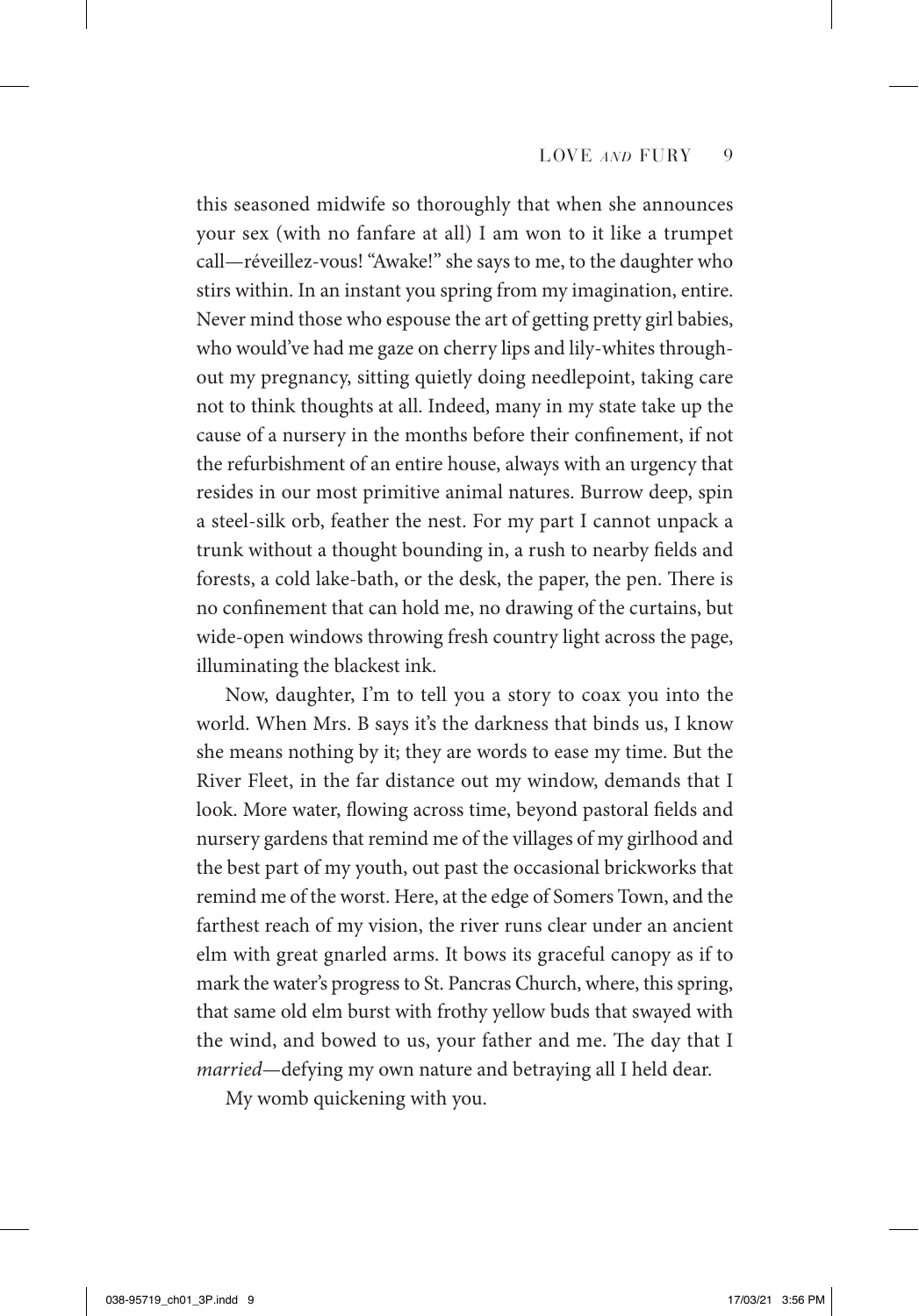It was the thirty-eighth anniversary of my birth, the day I chose, and Mr. Godwin consented, to begin this life together, this new world we've made for you. I didn't tell him, but am keenly aware that every year, without knowing it, we also mark the anniversary of our death. For however untroubled the Fleet is here, in this midlife paradise, I know that by the time it joins the Thames, it will be sullied by the bloody scraps of butchers' stalls, the bloated corpses of cats and dogs, dead flowers, and human excrement.

My own story is no prettier, far from it. There are triumphs in it, a scattering of joys, but the beautiful sits side by side with the grotesque; I cannot separate them. All the brutality is there, the hurt I've suffered at the hands of others, but so, too, my own mistakes, missteps, and missed understandings. I have held it close, afraid to unleash it into the world. So how could I tell you, my almost-born daughter, the story of that vivid darkness as if it would persuade you of this place? Would you survive the deepest bone-secrets of our brief shared being? You inside me. Me inside you.

No, I think not.

But then true labor comes, quick and hard.

"Perhaps it's time to call for Mr. Godwin, when he finishes his supper," I tell Mrs. B.

She gives a note to the housemaid to deliver to him, and asks that some fresh butter be sent up. She helps me to the bed, where I'm to kneel, sit, crouch, lie down, as the pains permit. When the butter comes, she stretches my loins to ease the way for your head. I can hear Godwin's footfalls up and down the hall outside, imagine him wringing his hands. He knocks on the door, but I can't hear his exchange with Mrs. B. I want to call his name, to reassure him, but can't find my voice.

The closer the pains, the more I grow quiet and withdraw into myself. Mrs. B mops my brow and whispers into my ear that a child cannot be far behind.

And then at last you slip from my body.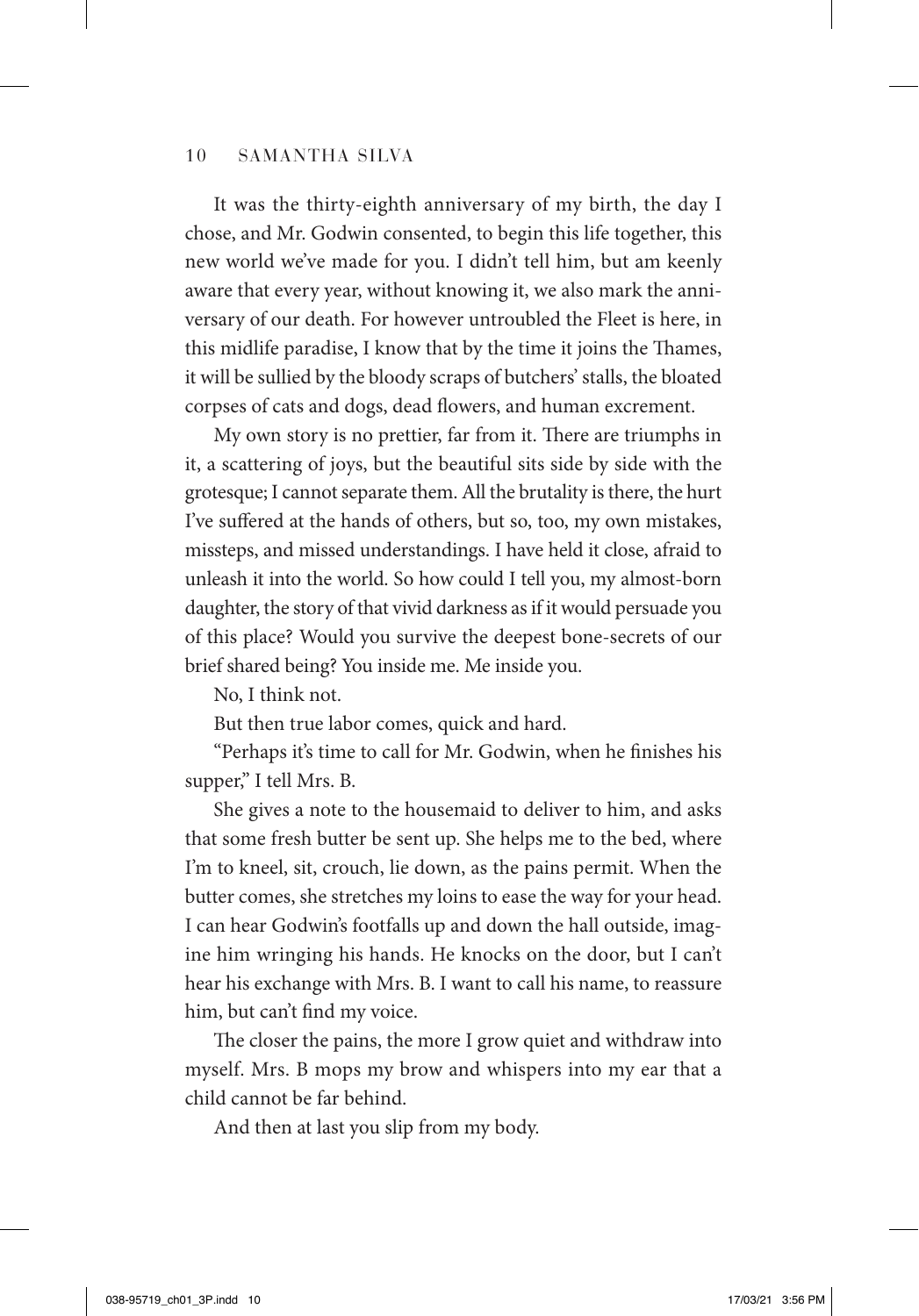Mrs. B tips you upside down and slaps your feet to wake you into the world. But the moment lasts longer than it should, and I begin to doubt. Then you gasp for air, at last, and live, not with a wail so much as a chirp and squeak I think only I can hear.

## *Oh little bird!*

Your father bursts into the room at the sound of my giddy relief—was I laughing? He startles at the sight of you naked and trembling in Mrs. B's hands.

 $\mathrm{H}_\mathrm{S}$  it—"

"Breathing, sir, she is."

"Oh, darling," he says, coming to my side. "A little girl." He half sits on the bed and presses his forehead to mine—his joyful tears, my ragged hair matted against my forehead—as Mrs. B cuts the umbilical cord and washes you with all the ceremony of scrubbing a turnip just plucked from the ground.

"Made us wait for you a good long time, yes you did," she says, sponging your tiny face and chest.

But I know I have waited for you—for this—all my life.

"Let's give your limbs some liberty, shall we?" Mrs. B wraps you loosely in cotton cloth and delivers you into my arms. I free the blanket even more, to survey the whole of you, count your fingers, your toes. I can see in your father's eyes that you aren't what he expected, or what our gentle confederacy of perfections rarely admits: A child at birth is a shocking thing. Your skin is coated, as if with wax the color of jaundice, so thin it bares the atlas of dark veins beneath. Instead of feathers you have fine white down, barely visible, all over your body; instead of wings, arms like spindles, held tight to your heaving rib cage, not much bigger than your father's palm, which he holds against your quick-beating heart.

The love, instantaneous!

Mrs. B tells me to hold you to my breast, but with your eyelids too swollen to open, your lips unaccustomed to the ways of sucking, your little beak searches but cannot find me. I see the worry